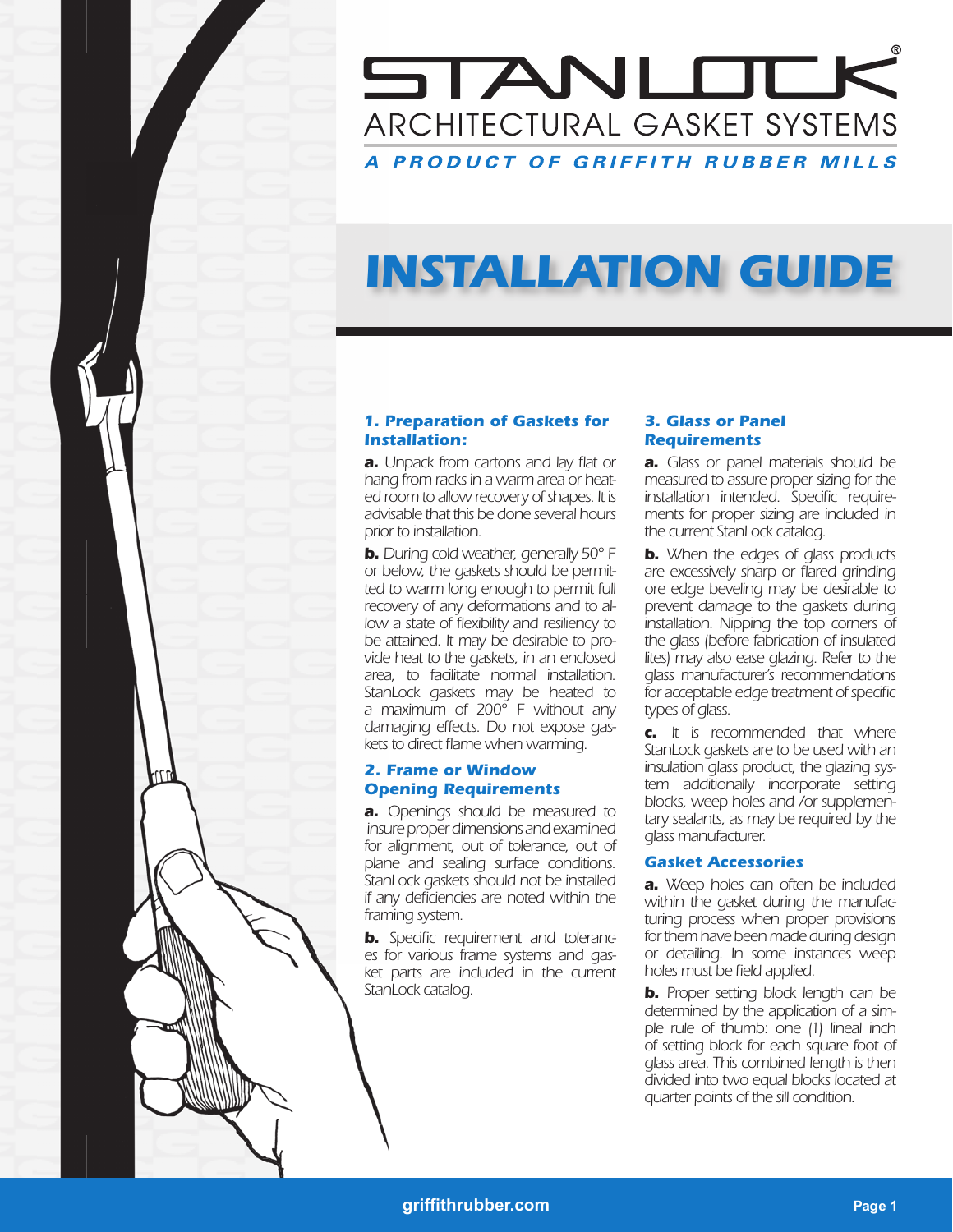# *INSTRUCTIONS:*

#### *H-Type Gaskets*



 *1. Insert gasket corners into frame, then work remainder of gasket onto the frame by* 

*starting from each corner and working toward center. (Fig. A)*

**2.** Make sure gasket is firmly seated *against frame.*

#### *Spline/Reglet Gaskets*

 *1. Insert gasket corners into groove or reglet. Start each leg of the gasket into the groove of* 

*reglet, equalizing the excess "crowd" over the length of the leg.*

*2. Drive gasket into place, using caution not to over drive or seat too deeply. It is only essential that the shoulders of the gasket make fi rm contact with the sealing surface. Gaskets driven too far into the receiver will be somewhat closed and make installation of glass and locking strip difficult.* 

Fig. A



#### *Curtainwall/ Ribbonwall Ladders*

 *1. After determining the prop er orientation, place the ladder or grid against the receiving framework and begin insertion into metal splines at successive intersections. Starting from the top, bottom or either side, equalize excess "crowd" over the length of each leg. Butt ends of adjacent ladder gaskets should be coated with a one-part urethane or a butyl rubber sealant (black color), joined together, then pushed into position in the spline groove or onto the H-frame. "Crowd" material should then be installed to cause the installed butt joint to compress.*

*2. Make sure all straight lengths and*  joints are firmly seated.

#### *All Types — H & Spline*

*3. Check that gasket lips are not curled under.*

*4. Lubricate the gasket lips adequately with StanLock Lubricant on glass channel side of gasket to facilitate insertion of glass.*

*5. Enter the bottom edge of glass or panel into gasket about 6"-8" above* bottom of the gasket by deflecting seal*ing lips at sides and then lower glass or panel into bottom channel of the gasket. (Fig. B)*



*6. Insert a non-metallic spatula between the edge of the glass and the sealing lip on each side, starting at the bottom of the installation. Proceed upward with both spatulas at the same time while simultaneously pushing the glass or panel inward. Use care to prevent cutting of gasket sealing lips by glass edges. (Fig. C)*



*7. When top gasket corners are reached, using two spatulas, lift gasket corners over edge of glass. (Fig. D)*

Fig. D



*8. Center glass or panel in gasket for uniform edge coverage on both sides of installation. If shims or setting blocks are required to position glass, the length of the neoprene shims or blocks should be suffi ciently long so that the gasket is not distorted. (Approximately one (1) linear inch of setting block is recommended for each square foot of glass ares.)*

*To ease glazing, place setting blocks after glass is installed in glazing pocket.*

*9. Cut lockstrip for sill to a length of approximately 2"-3" longer than sill dimension. Thoroughly lubricate lockstrip and lockstrip cavity using StanLock lubricant. Thread lockstrip into eye of lockstrip tool. Start installation of lockstrip at sill leaving an excess of lockstrip at both ends. Repeat procedure for jambs and head. (Fig.E).* Fig. E



*10. The lockstrip ends should be trimmed approximately 1 8" to 1 4" longer ⁄ ⁄ than the lockstrip cavity and crowded into place using a non-metallic tool. Either an angle miter or square butt joint is acceptable. (Fig. F)* Fig. F



#### *Completing the Glazing Installation*

*a. To straighten the sightline, bump the gasket against the frame using a block of wood.*

*b. Push locksrip into cavity with spatula where complete insertion was not accomplished.*

*c. Wipe off excess lubricant.*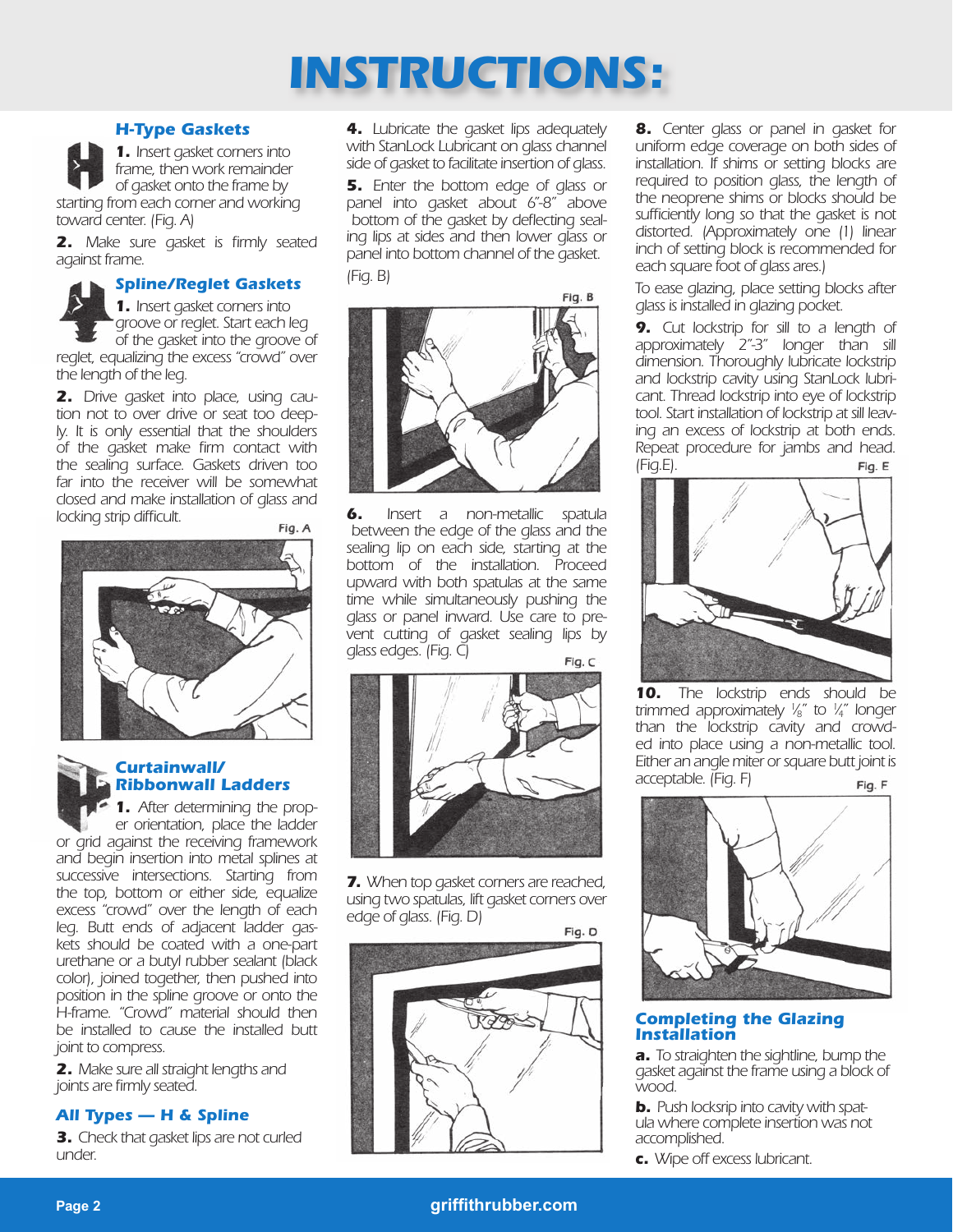

### *INTERIOR INSTALLATION*

#### *FACTORY APPLIED TYPE 1*



#### *FACTORY APPLIED TYPE 2*





### *EXTERIOR INSTALLATION*

### *FIELD APPLIED*